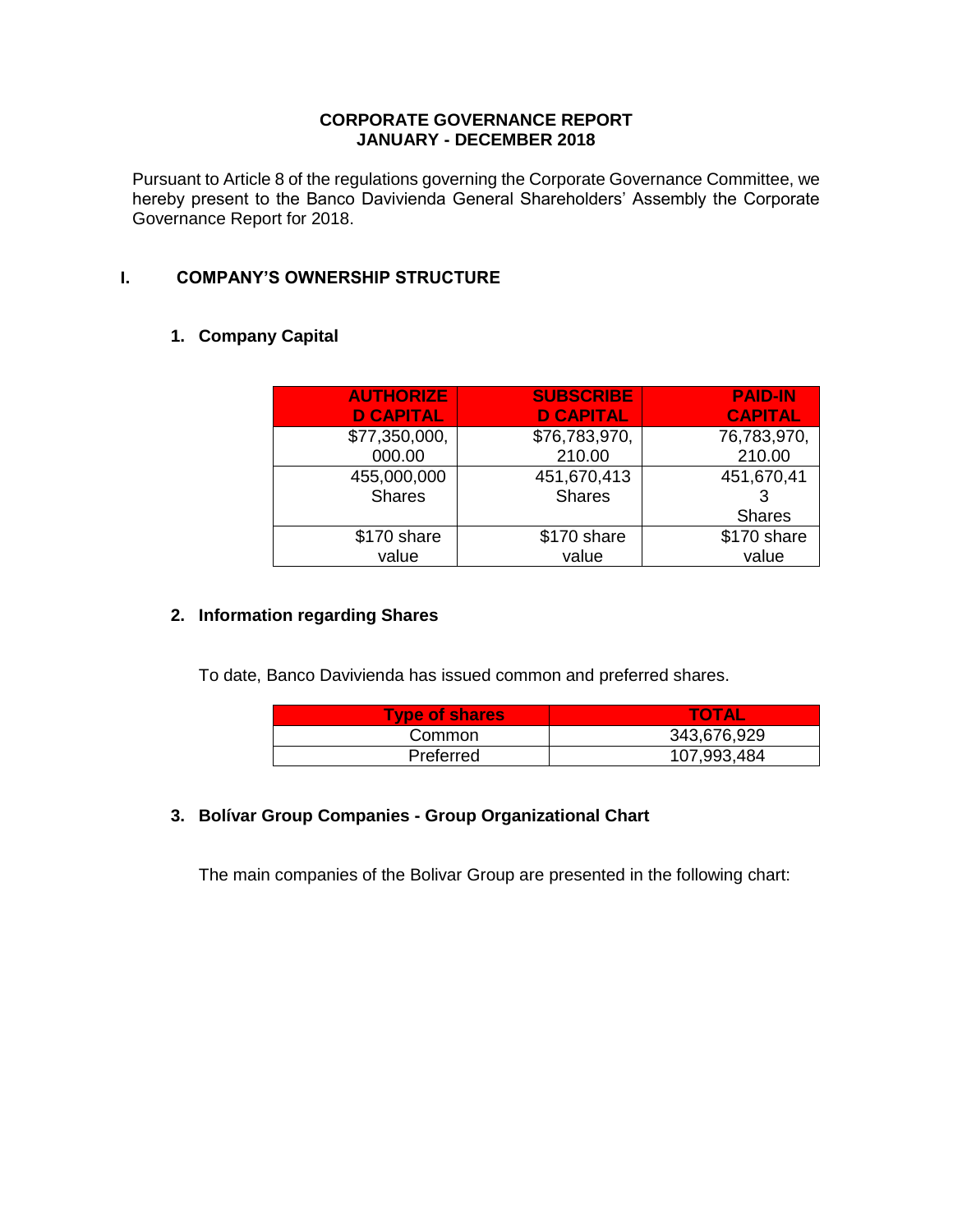

# **Table No. 1. Bolívar Group Companies - Group Organizational Chart**



It is important to note that Grupo Bolívar S.A. is the parent company of the Group and Banco Davivienda one of its subordinates.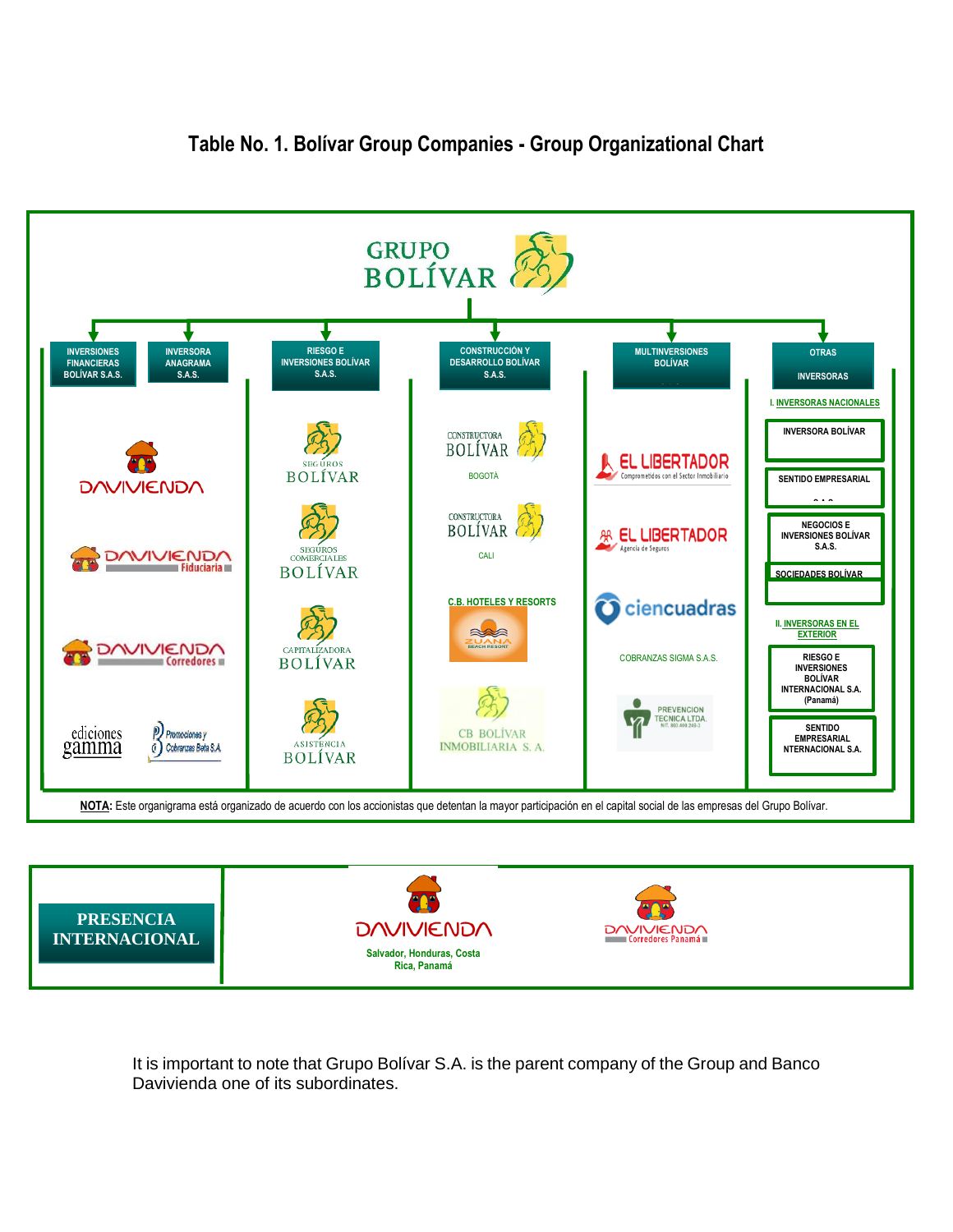# **II. COMPLIANCE WITH THE GOVERNANCE SCHEME**

# **1. General Shareholders Assembly.**

During 2018, the General Shareholders' Assembly met on the following dates:

| <b>DATE</b>   |  | <b>TYPE OF MEETING</b> |     |                    |  | <b>Minutes No.</b>        |
|---------------|--|------------------------|-----|--------------------|--|---------------------------|
| March 14      |  | Ordinary               |     | 125                |  |                           |
| <b>QUORUM</b> |  | 99.828%                | No. | <b>OF</b>          |  | <b>SHARES</b> 343.085.836 |
|               |  |                        |     | <b>REPRESENTED</b> |  |                           |

The meeting was held in compliance with applicable regulations and the necessary information was provided for decision-making by the shareholders.

The call, the rights and obligations of the shareholders, the characteristics of the shares and the rules of operation for the Shareholders' Meeting were disclosed to shareholders and to the market in general through the website, [www.davivienda.com.](http://www.davivienda.com/)

In addition, developments in the meeting were transmitted online to the Bank's shareholders, in compliance with recommendations in the Code of Best Corporate Practices, Country Code, which establishes that electronic media are highly useful in disclosing information.

It is important to note that Banco Davivienda's shareholders and investors have an exclusive and personalized service channel in the Office of Shareholders and Investors Services, located at Avenida el Dorado No. 68C-61, Suite 901, Torre Central Davivienda Bldg. in Bogota. Additionally, they have contact lines (+57 1) 2203495, (1)3383838, 01 8000 123 838) and a link on the corporate website to which comments can be sent, as well as the email address: IR@davivienda.com.

Likewise, in compliance with the current regulations, the Bank's relevant information was published through the Financial Superintendence's website.

# **2. Board of Directors.**

# **a. Composition of the Board of Directors**

At the General Shareholders' Assembly held on March 22, 2017, the following persons were elected as members of the Board of Directors for the period 2017 - 2019: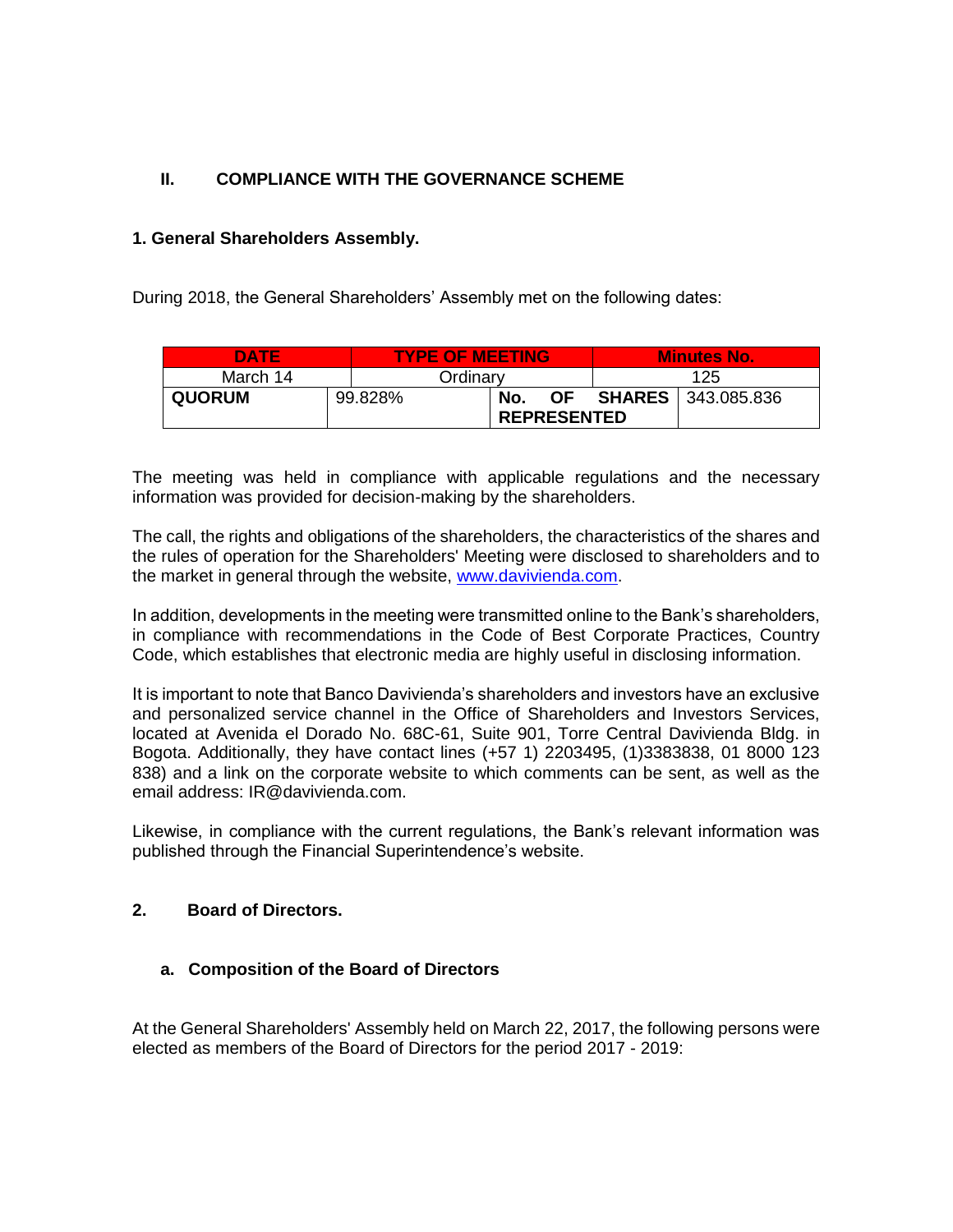| <b>LINE</b>        | <b>NAME</b>                         | <b>POSITION TYPE</b> |
|--------------------|-------------------------------------|----------------------|
| <b>First Line</b>  | Carlos Guillermo Arango<br>Uribe ** | Principal            |
|                    | Roberto Holguín Fety                | Alternate            |
| Second Line        | Javier José Suárez<br>Esparragoza   | Principal            |
|                    | Olga Lucía Martínez Lema            | Alternate            |
| <b>Third Line</b>  | Álvaro Peláez Arango                | Principal            |
|                    | Federico Salazar Mejía              | Alternate            |
| <b>Fourth Line</b> | Andrés Flórez Villegas              | Principal            |
|                    | Victor Enrique Flórez<br>Camacho    | Alternate            |
| <b>Fifth Line</b>  | <b>Karl Voltaire</b>                | Principal            |
|                    | <b>Héctor Gómez</b>                 | Alternate            |

**\*\*** President

# **b. Resumes of the Board Members and Legal Representatives**

In order to disclose the suitability of the company's directors, the professional profile and the experience of each of the members of the Board, the President and his alternates are published on the corporate website. The resumes of the Board of Directors members' are published on the website, at the following link: www.davivienda.com / Information for investors / Corporate Governance / Board of Directors and Support Committees.

# **c. Board Meetings**

During the year 2018, the Board met on the following occasions:

| <b>MINUTES</b><br>No. | <b>DATE</b> | <b>TYPE</b>           | <b>QUORUM</b> |
|-----------------------|-------------|-----------------------|---------------|
| 956                   | 30/01/2018  | FACE-TO-FACE MEETING. | 100%          |
| 957                   | 12/02/2018  | NON-CONTACT MEETING   | 100%          |
| 958                   | 20/02/2018  | FACE-TO-FACE MEETING. | 100%          |
| 959                   | 06/03/2018  | FACE-TO-FACE MEETING. | 80%           |
| 960                   | 20/03/2018  | FACE-TO-FACE MEETING. | 100%          |
| 961                   | 24/04/2018  | FACE-TO-FACE MEETING. | 100%          |
| 962                   | 08/05/2018  | FACE-TO-FACE MEETING. | 60%           |
| 963                   | 22/05/2018  | FACE-TO-FACE MEETING. | 80%           |
| 964                   | 05/06/2018  | FACE-TO-FACE MEETING. | 80%           |
| 965                   | 19/06/2018  | FACE-TO-FACE MEETING. | 80%           |
| 966                   | 10/07/2018  | FACE-TO-FACE MEETING. | 60%           |
| 967                   | 31/07/2018  | FACE-TO-FACE MEETING. | 100%          |
| 968                   | 28/08/2018  | FACE-TO-FACE MEETING. | 100%          |
| 969                   | 25/09/2018  | FACE-TO-FACE MEETING. | 100%          |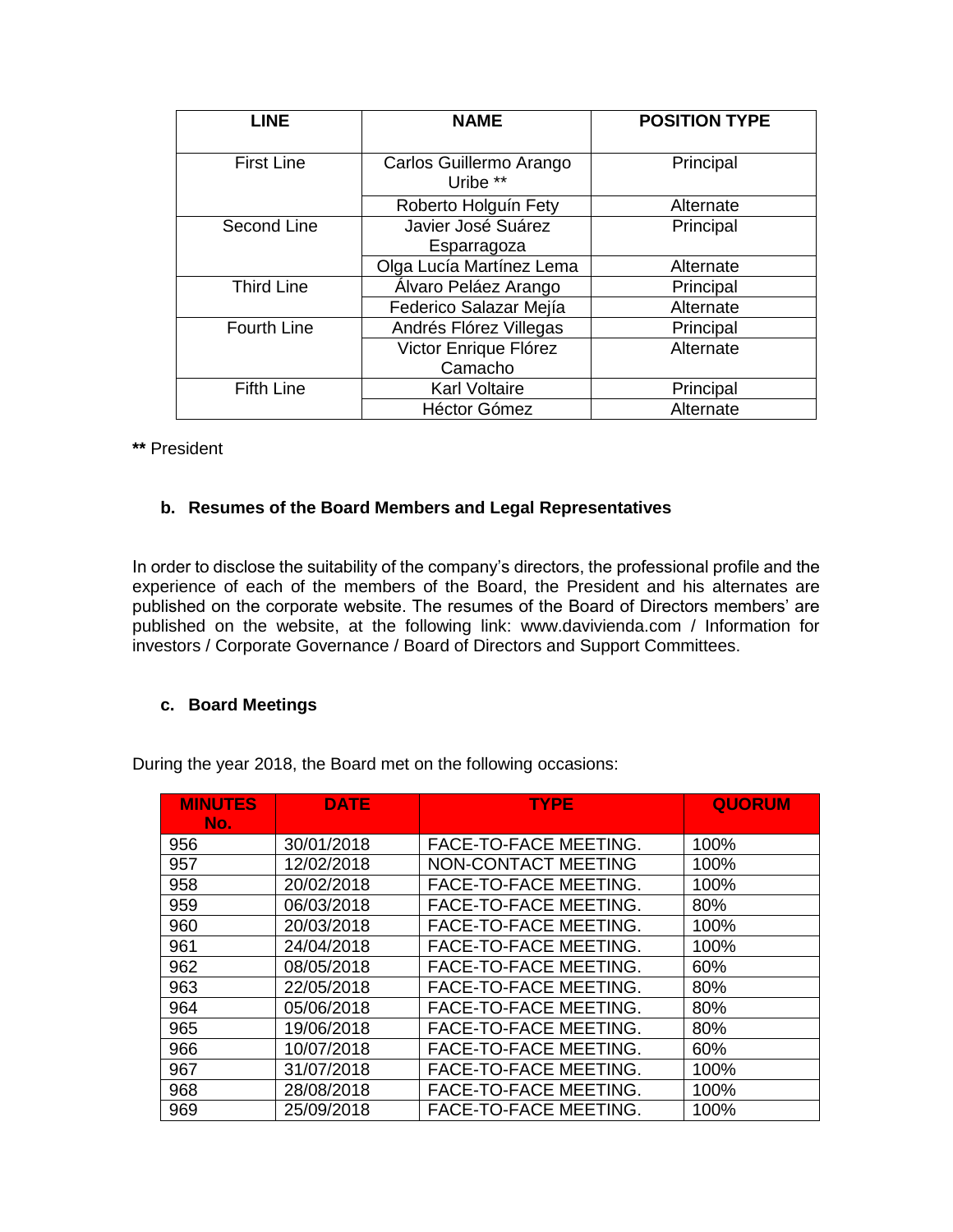| 970 | 16/10/2018 | <b>FACE-TO-FACE MEETING.</b> | 100% |
|-----|------------|------------------------------|------|
| 971 | 06/11/2018 | <b>FACE-TO-FACE MEETING.</b> | 80%  |
| 972 | 20/11/2018 | <b>FACE-TO-FACE MEETING.</b> | 100% |
| 973 | 11/12/2018 | <b>FACE-TO-FACE MEETING.</b> | 100% |

The participation in and timeliness of the meetings have allowed that body to guide the company's direction and to perform an adequate follow-up function.

The Board also carried out its functions based on the compliance program defined for this body, and has been supported by Committees that report on compliance with its guidelines, and propose modifications in accordance with regulatory and/or market requirements.

# **d. Appointment Process for the Board of Directors**

According to Article 11 of the Board of Directors' Regulations, its members *"shall be appointed by the General Shareholders' Assembly in accordance with the provisions contained in law and in the bylaws, through the electoral quotient system or any other which the law provides. Alternates shall be personal.*

*When a member of the Board of Directors is appointed for the first time, Banco Davivienda S.A. will provide him or her with the necessary information to have specific knowledge about the main activities of the Bank and its sector, as well as its obligations and attributions"*

Prior to the election of the new member of the Board of Directors, the Corporate Governance Committee shall have the obligation to verify that the candidate complies with the requirements of the Financial Superintendency of Colombia and applicable regulations and report the results of the process to the Board of Directors.

# **e. Compensation for the Board of Directors**

Compensation for the members of the Board of Directors was set at three million thousand pesos (\$3,000,000) for attendance at each meeting.

During 2018, the Board of Directors waspaid a total of three hundred and fifty-nine million pesos (\$255,000,000), broken down as follows:

| <b>LINE</b>       | <b>NOMBRE</b>                     | <b>COMPENSATION</b> |
|-------------------|-----------------------------------|---------------------|
| <b>First Line</b> | Carlos Guillermo Arango<br>Uribe  | \$42.000.000        |
|                   | Roberto Holguín Fety*             | \$21.000.000        |
| Second Line       | Javier José Suárez<br>Esparragoza | \$39.000.000        |
|                   | Olga Lucía Martínez Lema*         | \$27.000.000        |
| <b>Third Line</b> | Álvaro Peláez Arango              | \$39.000.000        |
|                   | Federico Salazar Mejía *          | \$0                 |
| Fourth Line       | Andrés Flórez Villegas            | \$48.000.000        |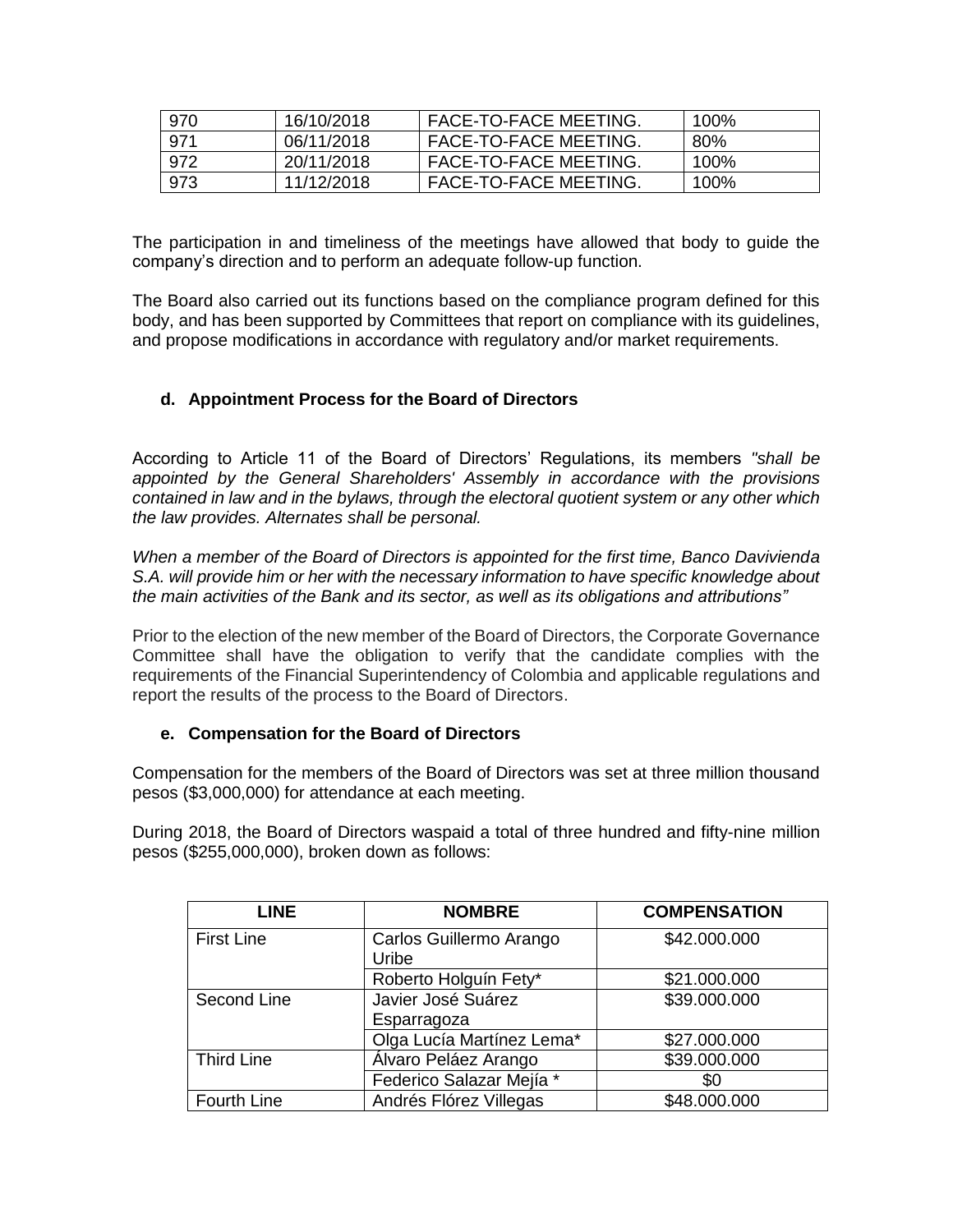|            | Víctor Enrique Flórez<br>Camacho* | æО            |
|------------|-----------------------------------|---------------|
| Fifth Line | <b>Karl Voltaire</b>              | \$39.000.000  |
|            | Héctor Gómez*                     | 80            |
| Total:     |                                   | \$255.000.000 |

\*Alternates

# **f. Attendance data for meetings of the members of the Board of Directors**

| <b>PRINCIPAL MEMBERS OF THE</b><br><b>BOARD OF DIRECTORS</b> | <b>MEETINGS ATTENDED</b> |
|--------------------------------------------------------------|--------------------------|
| Carlos Guillermo Arango Uribe                                | 15 Meetings              |
| Javier José Suárez Esparragoza                               | 16 Meetings              |
| Álvaro Peláez Arango                                         | 14 Meetings              |
| Andrés Flórez Villegas                                       | 14 Meetings              |
| <b>Karl Voltaire</b>                                         | 14 Meetings              |

# **g. External Consulting to the Board of Directors**

Pursuant to Article 33 of the Board of Directors Regulations, its members may request hiring by the Bank of legal, accounting, technical, financial, commercial or other consultants for the analysis of particular issues or issues and those of special complexity, arising within Banco Davivienda S.A., and that must be analyzed in depth by the Board of Directors.

# **3. Composition of the Audit Committee**

The Audit Committee is the body that supports the Board of Directors in its management, implementation and supervision of the Entity's Internal Control System.

This Committee is composed of three (3) Board members, two (2) of whom are independent.

Its members are:

| Javier José Suárez Esparragoza | Member, Board of Directors             |
|--------------------------------|----------------------------------------|
| Andrés Flórez Villegas         | Independent Member, Board of Directors |
| Álvaro Peláez Arango           | Independent Member, Board of Directors |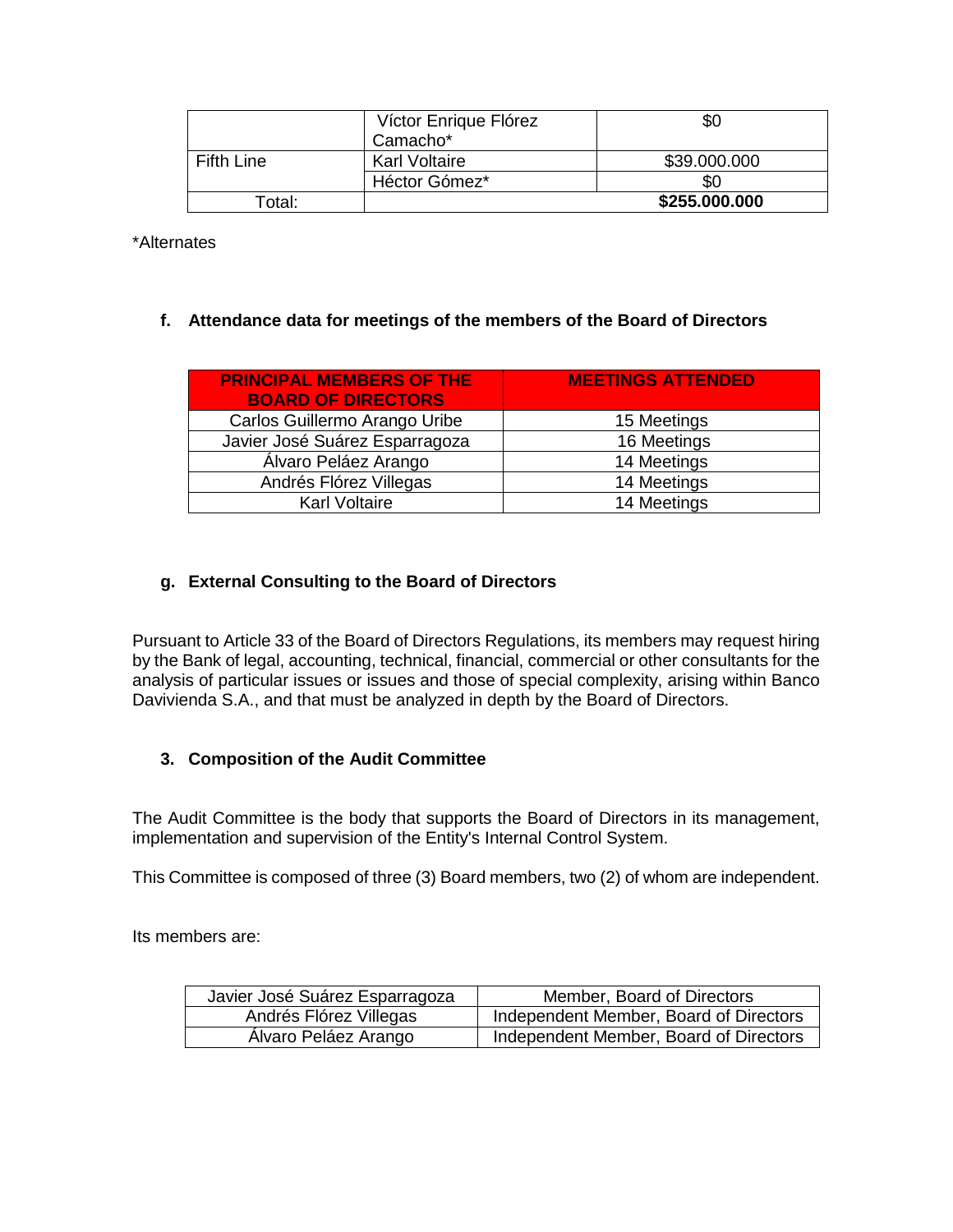# **a. Meetings of the Audit Committee**

| <b>MINUTES No.</b> | <b>DATE</b>    |
|--------------------|----------------|
| 95                 | February 12 th |
| 96                 | March 6 th     |
| 97                 | June 5 th      |
| 98                 | August 08 th   |
| 99                 | October 16 th  |
| 100                | December 12 th |

The composition and functioning of this Committee follows the Internal Control System (ICS) guidelines and policies established in External Circular 038 of 2009, issued by the Superintendence of Finance, and other rules that modify or complement it.

In addition, the Committee developed its functions based on its rules and current regulations.

The functions of the Audit Committee are published on the website [www.davivienda.com,](http://www.davivienda.com/) through the following link: Information for investors / corporate governance / Board of Directors and Support Committees.

# **b. Attendance to Audit Committee Meetings**

| <b>AUDIT COMMITTEE MEMBERS</b> | <b>MEETINGS ATTENDED</b> |
|--------------------------------|--------------------------|
| Javier José Suárez Esparragoza | 6 Meetings               |
| Alvaro Peláez Arango           | 5 Meetings               |
| Andrés Flórez Villegas         | Meetings                 |

# **4. Composition of the Corporate Governance Committee**

This is a body made up of senior management and a member of the Board, which supports the Board of Directors management of good Corporate Governance practices and compliance with related policies.

Its members are:

| Enrique Flórez Camacho      | Member, Board of Directors              |
|-----------------------------|-----------------------------------------|
| Ricardo León Otero          | <b>Executive Vicepresident for Risk</b> |
| Mauricio Valenzuela Gruesso | Vicepresident for Legal Affairs         |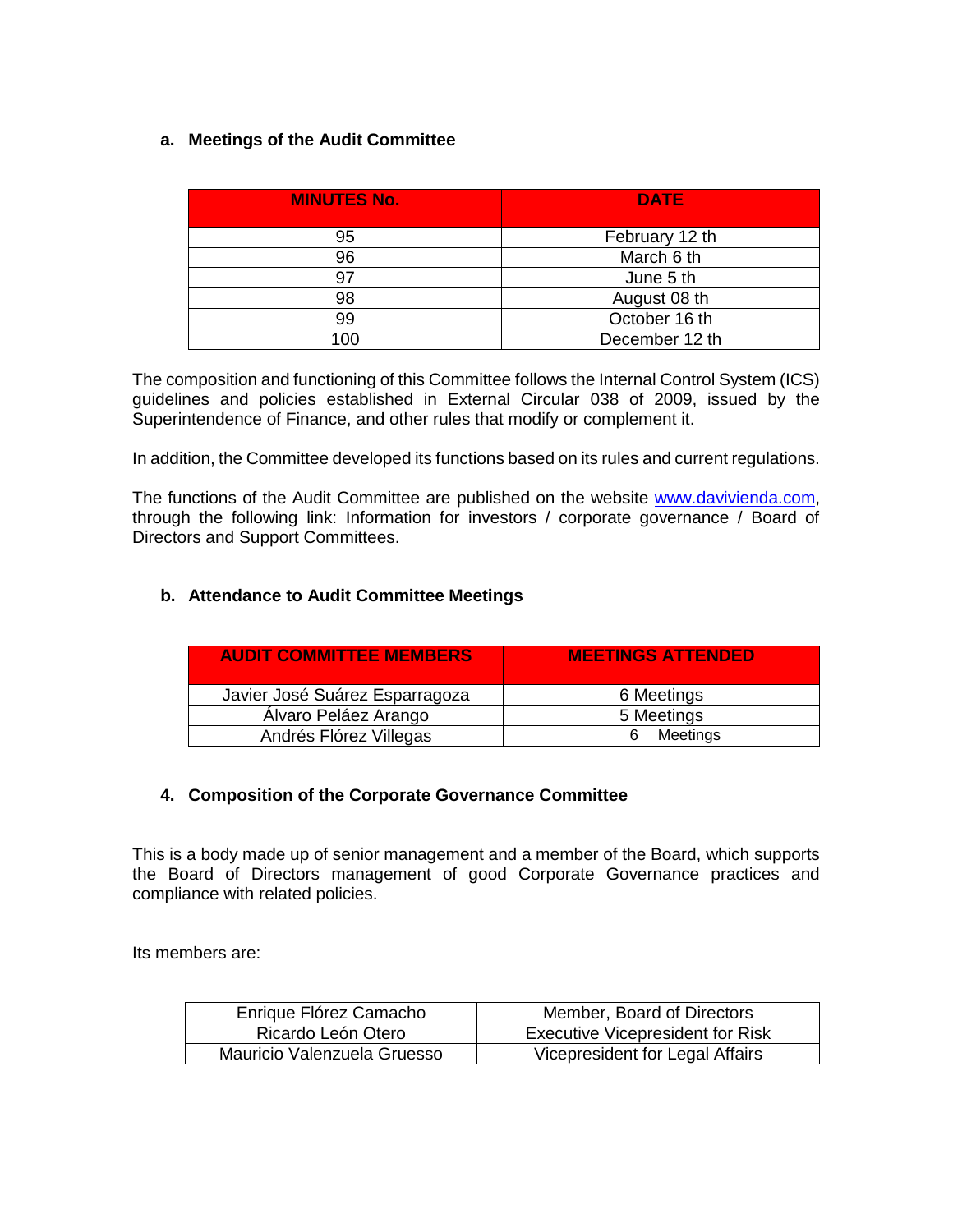The functions of the Corporate Governance Committee are published on the website [www.davivienda.com,](http://www.davivienda.com/) at the following link: Information for investors / corporate governance / Board of Directors and Support Committees.

# **a. Meetings of the Corporate Governance Committee**

| <b>MINUTES No.</b> | <b>DATE</b>    |
|--------------------|----------------|
|                    | February 16 th |
| 25                 | August 15 th   |

The Corporate Governance Committee performed its support duties to the Board of Directors regarding implementation of good governance practices established within the entity.

In addition, in 2018, the Committee fulfilled its functions within the parameters established by the Board of Directors and its regulations.

# **b. Corporate Governance Committee Attendance Data**

| <b>CORPORATE GOVERNANCE</b><br><b>COMMITTEE MEMBERS</b> | <b>ATTENDANCE</b> |
|---------------------------------------------------------|-------------------|
| Enrique Flórez Camacho                                  | 2 Meetings        |
| Ricardo León Otero                                      | 2 Meetings        |
| Mauricio Valenzuela Gruesso                             | Meetings          |

## **5. INTEGRATED COMMITTEE ON ACCOUNTING & TAXATION REGULATION AND DISCLOSURE**

This Committee supports the Board of Directors in the analysis of accounting and tax policies and procedures, to ensure applicable regulatory compliance in Colombia. Likewise, it works to ensure and validate disclosure of the Financial Statements.

This Committee is composed of four principals, who are:

| Juan Carlos<br>Hernández | Vice President, Accounting<br>and Taxation       | principal |
|--------------------------|--------------------------------------------------|-----------|
| Ricardo León             | Vice President Accounting<br>and Taxation        | principal |
| Adriana Darwisch         | <b>International Financial Vice</b><br>President | principal |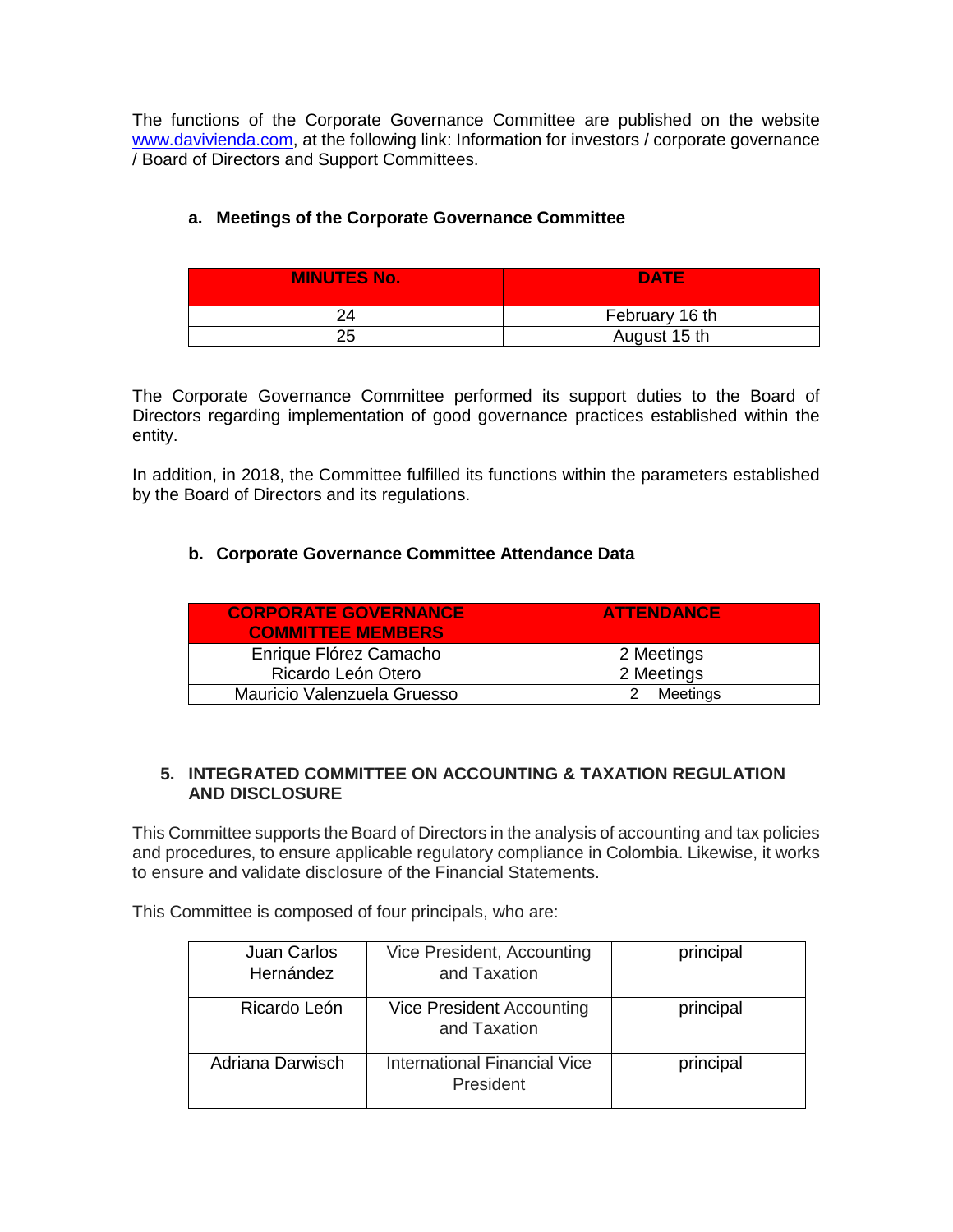| Reinaldo Romero         | Vice President of Corporate<br>Credit                                        | principal |
|-------------------------|------------------------------------------------------------------------------|-----------|
| <b>Anilsa Cifuentes</b> | <b>CFO</b>                                                                   | Alternate |
| William Clavijo         | <b>Tax Director</b>                                                          | Alternate |
| Pedro Bohorquez         | Director of Planning and<br><b>Risks</b>                                     | Alternate |
| <b>William Lenis</b>    | National Director of<br><b>Standardization of Business</b><br><b>Banking</b> | Alternate |

**a. Meetings of the Integrated Committee On Accounting & Taxation Regulation And Disclosure.**

| <b>MINUTES No.</b> | <b>ISSUES</b>      | <b>DATE</b>   |
|--------------------|--------------------|---------------|
| 02                 | Contables          | February 13th |
| 03                 | Contables          | April 9       |
| 04                 | <b>Tributarios</b> | April 17th    |
| 05                 | Contables          | May 10        |
| 06                 | <b>Tributarios</b> | August 7      |
|                    | Contables          | August 10     |
| 08                 | Contables          | November 14th |

In addition, in 2018, the Committee fulfilled its functions within the parameters established by the Board of Directors and its regulations.

**b. Integrated Committee On Accounting & Taxation Regulation And Disclosure Attendance Data.** 

| <b>INTEGRATED COMMITTEE ON</b><br><b>ACCOUNTING &amp; TAXATION</b><br><b>REGULATION AND DISCLOSURE</b><br><b>MEMBERS</b> | <b>ATTENDANCE</b> |
|--------------------------------------------------------------------------------------------------------------------------|-------------------|
| Juan Carlos Hernández                                                                                                    | 7 Meetings        |
| Ricardo León                                                                                                             | 3 Meetings        |
| Adriana Darwisch                                                                                                         | 5 Meetings        |
| Reinaldo Romero                                                                                                          | 1 Meetings        |
| <b>Anilsa Cifuentes</b>                                                                                                  | 3 Meetings        |
| William Clavijo                                                                                                          | 1 Meetings        |
| Pedro Bohorquez                                                                                                          | 1 Meetings        |
| <b>William Lenis</b>                                                                                                     | Meetings          |

**6. Compensation Committee**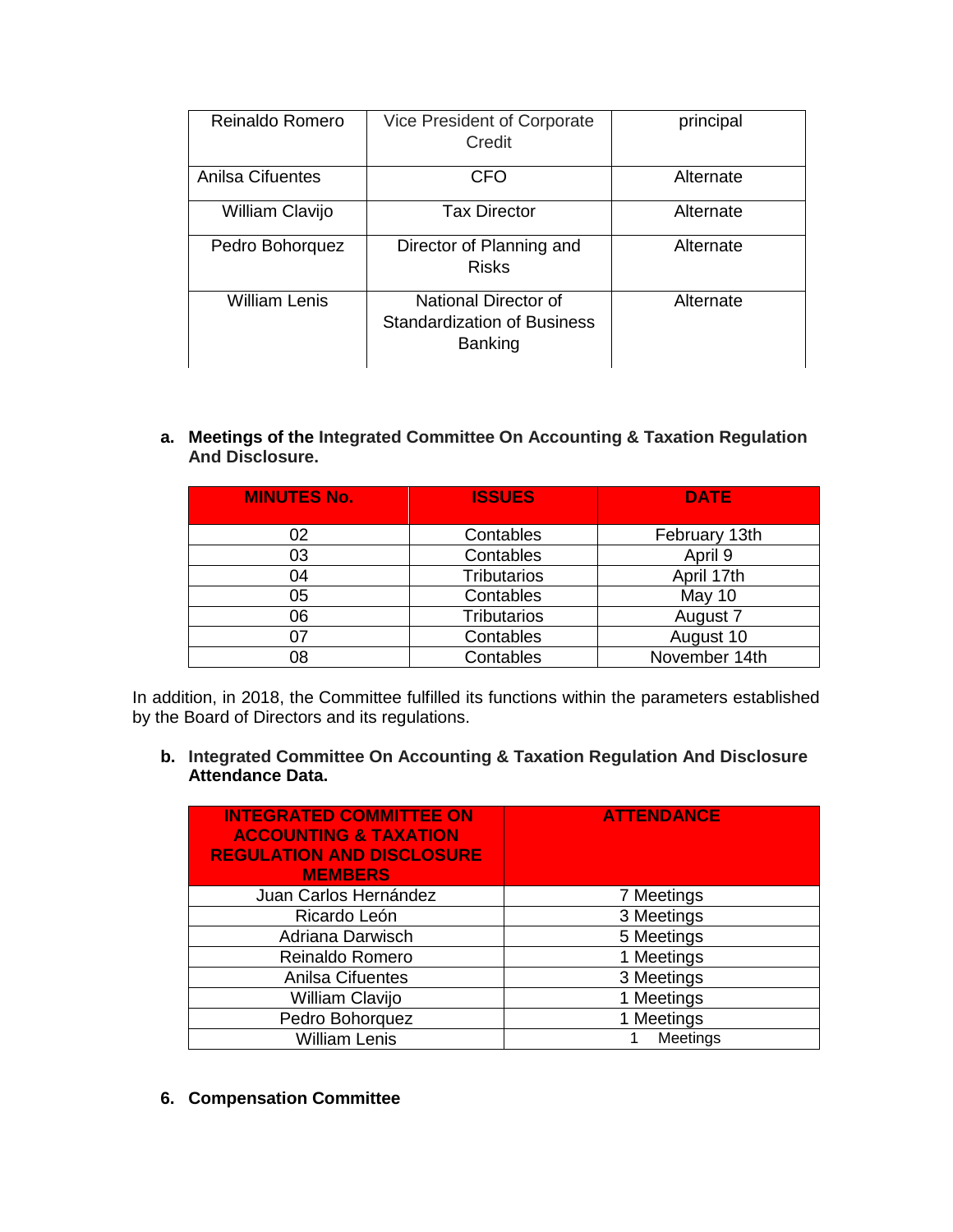This is a Group Committee whose function is to establish guidelines on the compensation of employees in Group companies, specifically its Presidents, seeking fairness and correspondence between their positions and their counterparts in the sector. It also strives for balance within each of the companies, without prejudice to what each Board establishes.

It is composed of a minimum of four principal members of the Board of Directors, appointed by the Board of Directors of Grupo Bolívar S.A., two (2) must be independent members.

In accordance with the provisions of its Internal Operating Regulations, this Committee met once during 2018.

# **7. Corporate Risk Committee**

This is a supporting body for the Board of Directors, in charge of defining risk management guidelines and keeping the Board of Directors and Senior Management informed of the corporate risks affecting the Bank and its subsidiaries.

To carry out this comprehensive function, there are other risk committees specializing in issues such as credit, market and liquidity, operational, and fraud, among others.

Its members are:

| Javier José Suárez Esparragoza | Principal, Board of Directors |
|--------------------------------|-------------------------------|
| Roberto Holguín Fety           | Alternate, Board of Directors |
| Olga Lucía Martínez Lema       | Alternate, Board of Directors |

#### **a. Meetings and Attendance of the Corporate Risk Committee**

| <b>MINUTES No.</b> | <b>DATE</b>   |
|--------------------|---------------|
| 13                 | March 06      |
| 14                 | <b>May 25</b> |
| 15                 | July 07       |
| 16                 | September 15  |
|                    | November 23   |

#### **b. Corporate Risks Committee Attendance Data**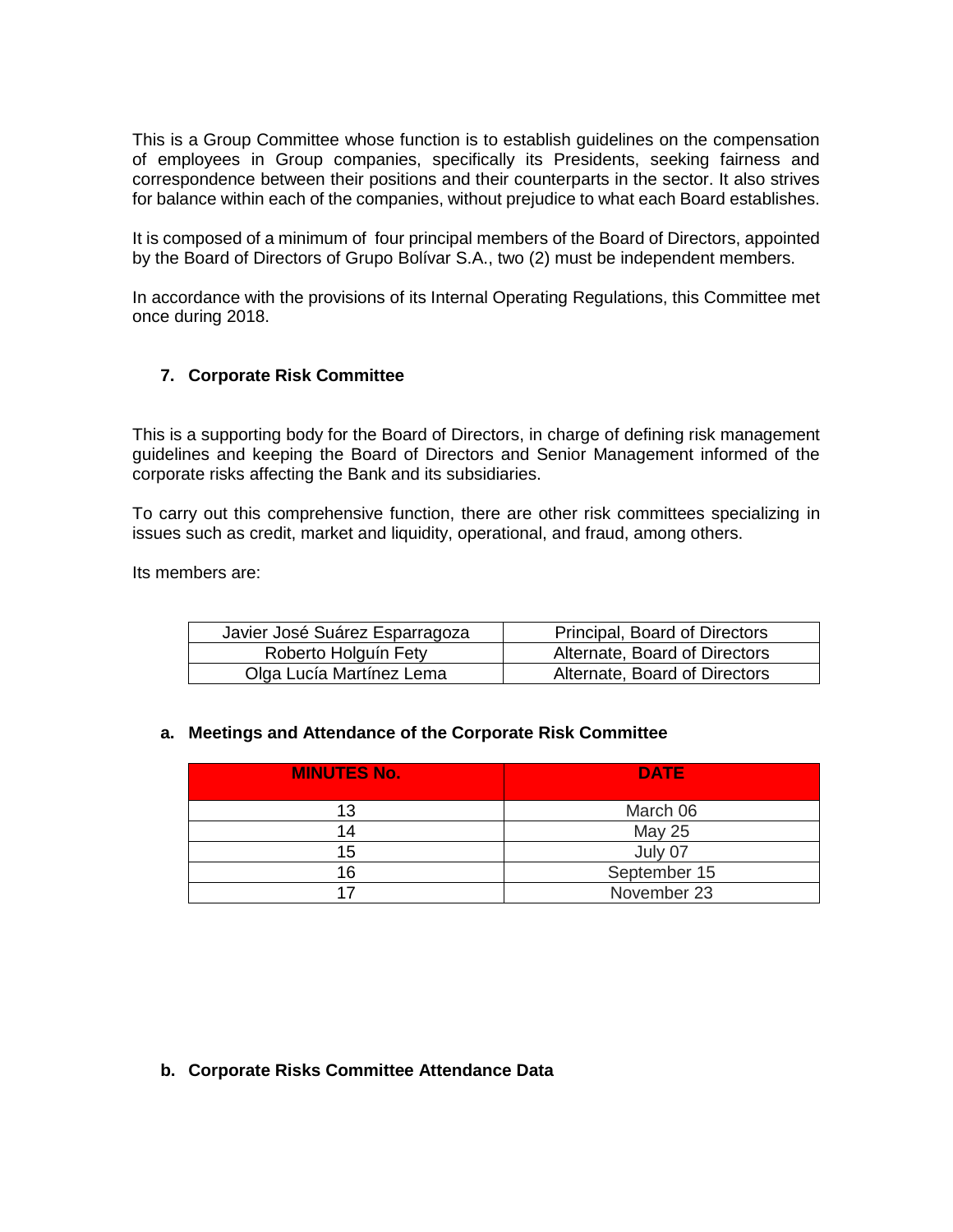| <b>CORPORATE RISKCOMMITTEE</b><br><b>MEMBERS</b> | <b>MEETINGS ATTENDED</b> |
|--------------------------------------------------|--------------------------|
| Javier José Suárez Esparragoza                   | 4 Meetings               |
| Roberto Holguín Fety                             | 3 Meetings               |
| Olga Lucía Martínez                              | 5 Meetings               |

# **8. Strategic Committee**

This is a supporting body for Senior Management that ensures execution and monitors strategic and risk management within Banco Davivienda, in accordance with the guidelines set by the Board of Directors.

Among its main functions is to define the main priorities of the strategic programs of Banco Davivienda and its Subsidiaries, as well as sustainability, innovation, environmental risk and efficiency, among others.

Its members are:

| President of Banco Davivienda                                               | Efraín Enrique Forero Fonseca |
|-----------------------------------------------------------------------------|-------------------------------|
| <b>Legal Vice President</b>                                                 | Mauricio Valenzuela Gruesso   |
| Vice President of Auditing                                                  | Danilo Cortés                 |
| <b>Executive Vice President of Personal</b><br><b>Banking and Marketing</b> | Maritza Pérez Bermúdez        |
| <b>Executive Vice President for Risk</b>                                    | Ricardo León Otero            |
| <b>Corporate Executive Vice President</b>                                   | Alvaro Carrillo Buitrago      |
| <b>International Executive Vice President</b>                               | Pedro Alejandro Uribe Torres  |
| <b>Executive Vice President for Human</b><br>Talent                         | Martha Luz Echeverí           |
| <b>Executive Vice President for Media</b>                                   | Patricio Melo Guerrero        |
| Vice President of compliance                                                | Liliana Alvis Cruz            |
| Commercial executive vice president                                         | Jorge Rojas Dumit             |

# **a. Meetings of the Strategic Committee**

| <b>MEETING No.</b> | <b>DATE</b>   |
|--------------------|---------------|
|                    | January 15    |
| 02                 | January 22    |
| 03                 | February 05   |
| 04                 | February 12   |
| 05                 | February 19th |
| 06                 | March 5       |
|                    | March 12      |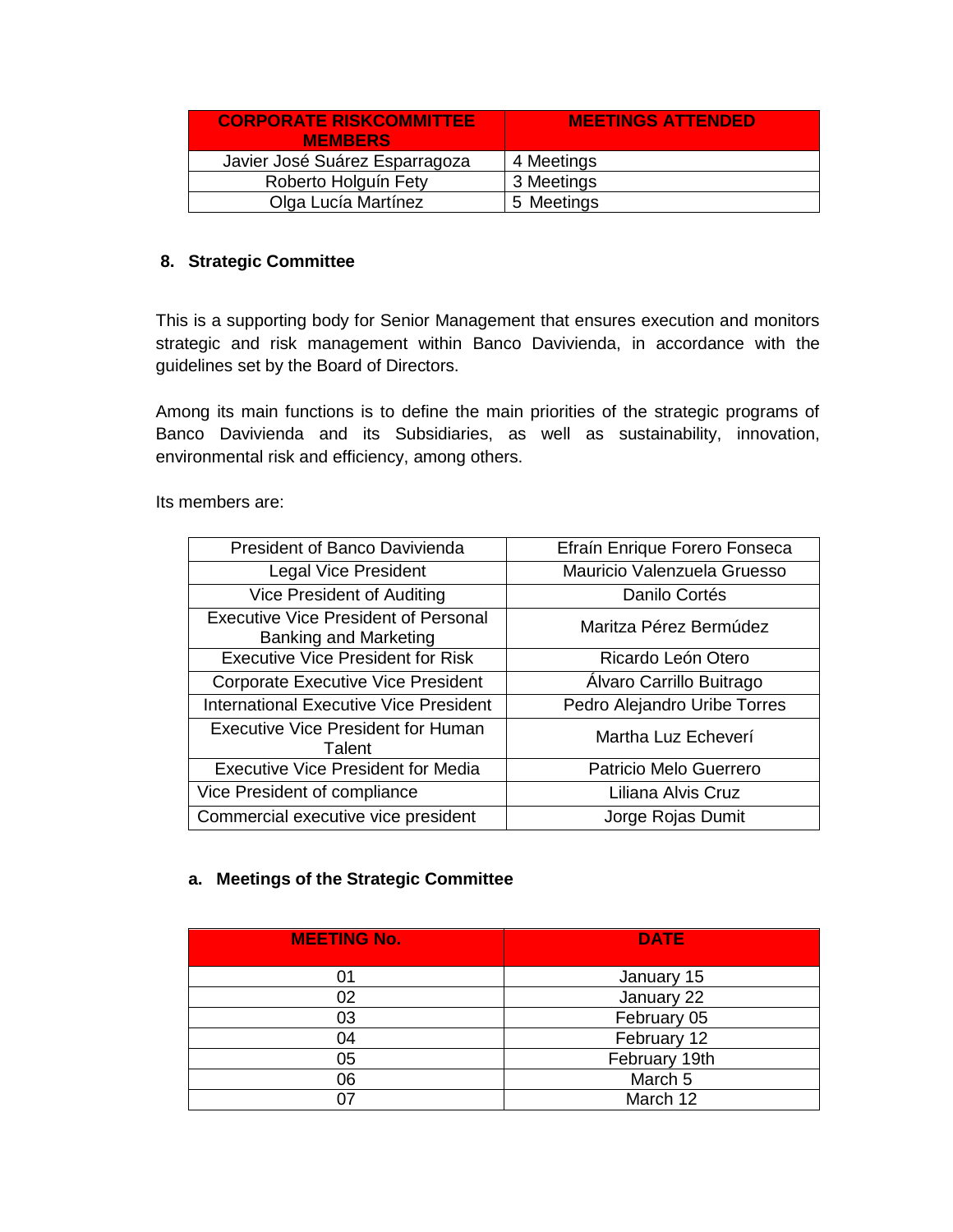| 08 | March 26th      |
|----|-----------------|
| 09 | April 2         |
| 10 | April 9         |
| 11 | April 23rd      |
| 12 | April 30th      |
| 13 | May 7           |
| 14 | May 21th        |
| 15 | May 28          |
| 16 | June 12         |
| 17 | June 25th       |
| 18 | July 6          |
| 19 | July 16th       |
| 20 | July 30         |
| 21 | August 2        |
| 22 | 17 of August    |
| 23 | August 27th     |
| 24 | September 7     |
| 25 | September, 17th |
| 26 | 24th September  |
| 27 | October 1       |
| 28 | October 16      |
| 29 | November 6      |
| 30 | November 19th   |
| 31 | December 3      |

# **b. Strategic Committee Attendance Data**

| <b>STRATEGIC COMMITTEE MEMBERS</b> | <b>MEETINGS ATTENDED</b> |
|------------------------------------|--------------------------|
| Efraín Enrique Forero Fonseca      | 30 Meetings              |
| Mauricio Valenzuela Gruesso        | 30 Meetings              |
| Danilo Cortés Cortés               | 31 Meetings              |
| Maritza Pérez Bermúdez             | 25 Meetings              |
| Ricardo León Otero                 | 29 Meetings              |
| Álvaro Carrillo Buitrago           | 31 Meetings              |
| Pedro Alejandro Uribe Torres       | 31 Meetings              |
| Martha Luz Echeverí                | 31 Meetings              |
| Patricio Melo Guerrero             | 26 Meetings              |
| Liliana Alvis Cruz                 | 31 Meetings              |
| Jorge Rojas Dumit                  | 31 Meetings              |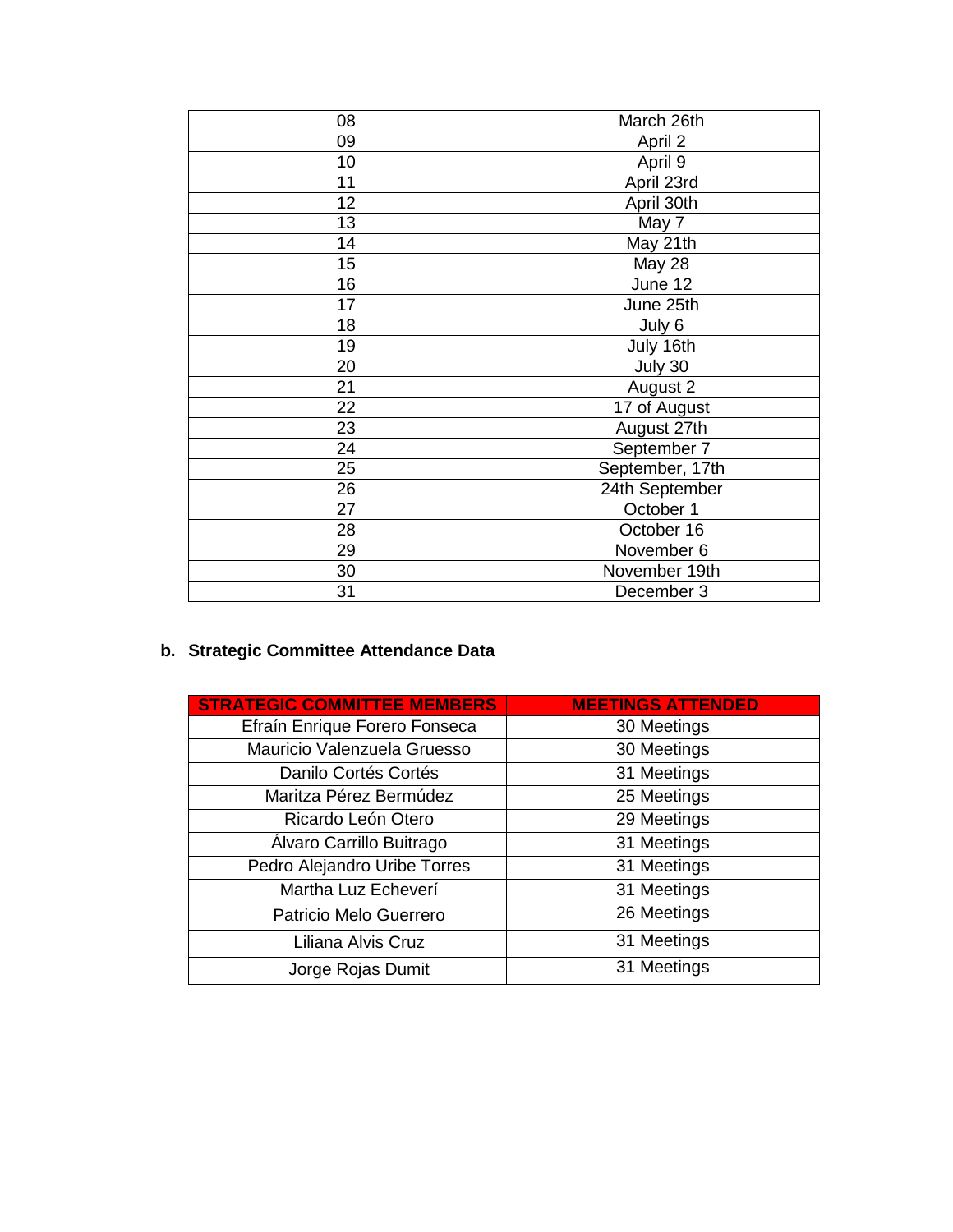# **III. Functions of the Chairman of the Board of Directors**

Pursuant to Article 42 of the Bank's Articles of Association and Article 18 of the Board Regulations, the Chairman of the Company's Board of Directors has the following duties:

- 1) Under the Bylaws:
	- a) Chair the meetings of the Board of Directors and manage the debates.
	- b) Ensure the execution of the Board decisions and follow up on its orders and resolutions.
	- c) Monitor the active participation of the members of the Board of Directors.
	- d) Lead the annual evaluation process of the Board of Directors and its Committees, except for its own evaluation.
- 2) Under the Board of Directors' Regulations:
	- a) Preside over the meetings of the Board of Directors.
	- b) Submit to the Board such proposals as it deems appropriate for a good performance by the Bank, especially those related to the functioning of the Board and other company bodies, whether prepared by the Board or by another Board member.
	- c) Make the necessary recommendations to the Board of Directors on issues related to good Corporate Governance.

The above are without prejudice to the duties established in current regulations.

# **IV. Functions of the Secretary of the Board of Directors**

In accordance with Article 20 of the Board of Directors' Regulations, the Secretary of the company's Board of Directors has the following duties:

a) Coordinate with the Bank President the organization of Board meetings and attend them.

b) Coordinate, together with the Bank President and the persons appointed by him, the collection and transfer of information to be analyzed by the Board of Directors.

c) Custody of company documents. Duly reflect in the minutes the developments in the sessions and attest to the agreements made in the course of the meetings.

d) Ensure compliance with the legal norms applicable to the Board of Directors and its members.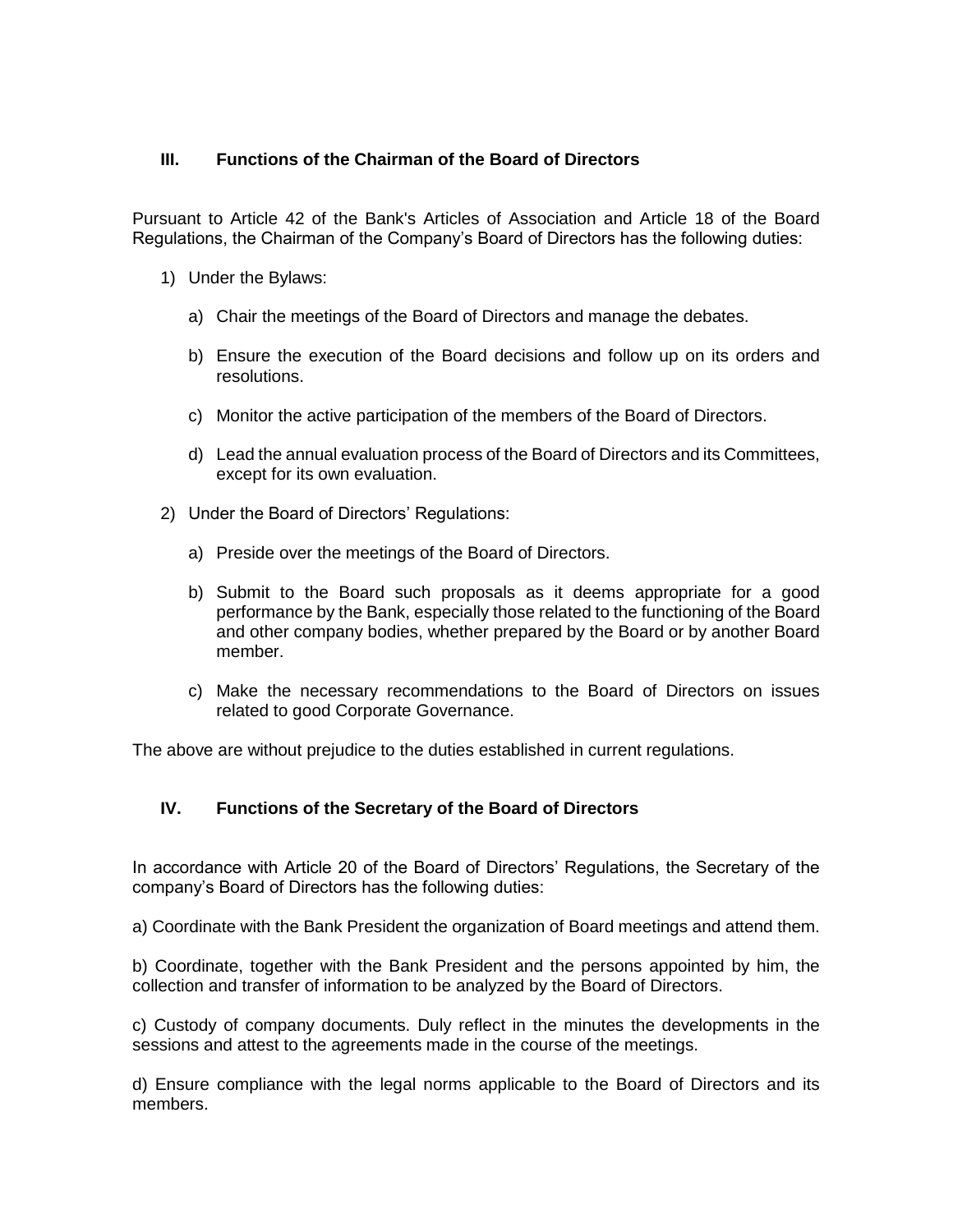e) Channel, in a general way, the Bank's relations with its directors in all matters related to the functioning of the Board of Directors, in accordance with instructions given by the Company's President.

f) Process directors' requests regarding information and documentation of those matters that fall under the Board of Directors' purview.

g) Act as Secretary at the General Shareholders' Meetings, unless otherwise decided by the highest corporate body.

h) Inform the Board of Directors and promote the adoption of developments and trends in Corporate Governance.

The foregoing is without prejudice to provisions in the bylaws and current regulations.

# **V. REMUNERATION MODEL FOR THE PRESIDENT, SENIOR MANAGEMENT OF BANCO DAVIVIENDA SA**

## **1. CRITERIA A. REMUNERATION OF THE PRESIDENT**

The president of BANCO DAVIVIENDA S.A. is entitled to receive a fixed amount, approved by the Board of Directors, and a variable remuneration in accordance with the Bank's annual results determined mainly by the following variables: economic results, compliance with the strategy, efficiency and quality of service.

#### **2. REMUNERATION OF THE MEMBERS OF THE SENIOR MANAGEMENT**

- a. **Fixed Compensation of Senior Management:** The members of the Senior Management have the right to a fixed monthly salary, which increases on the date of completion of the work anniversary. The increase approved for 2018 was 5.9%. In exceptional cases, the Administration may submit additional increases for merit to the Board of Directors for consideration.
- **b. Variable Compensation of Senior Management:** The members of the Senior Management will be entitled to receive a variable additional remuneration, which may be up to four (4) salaries per year.

## **VI. INTERNAL CONTROL SYSTEM**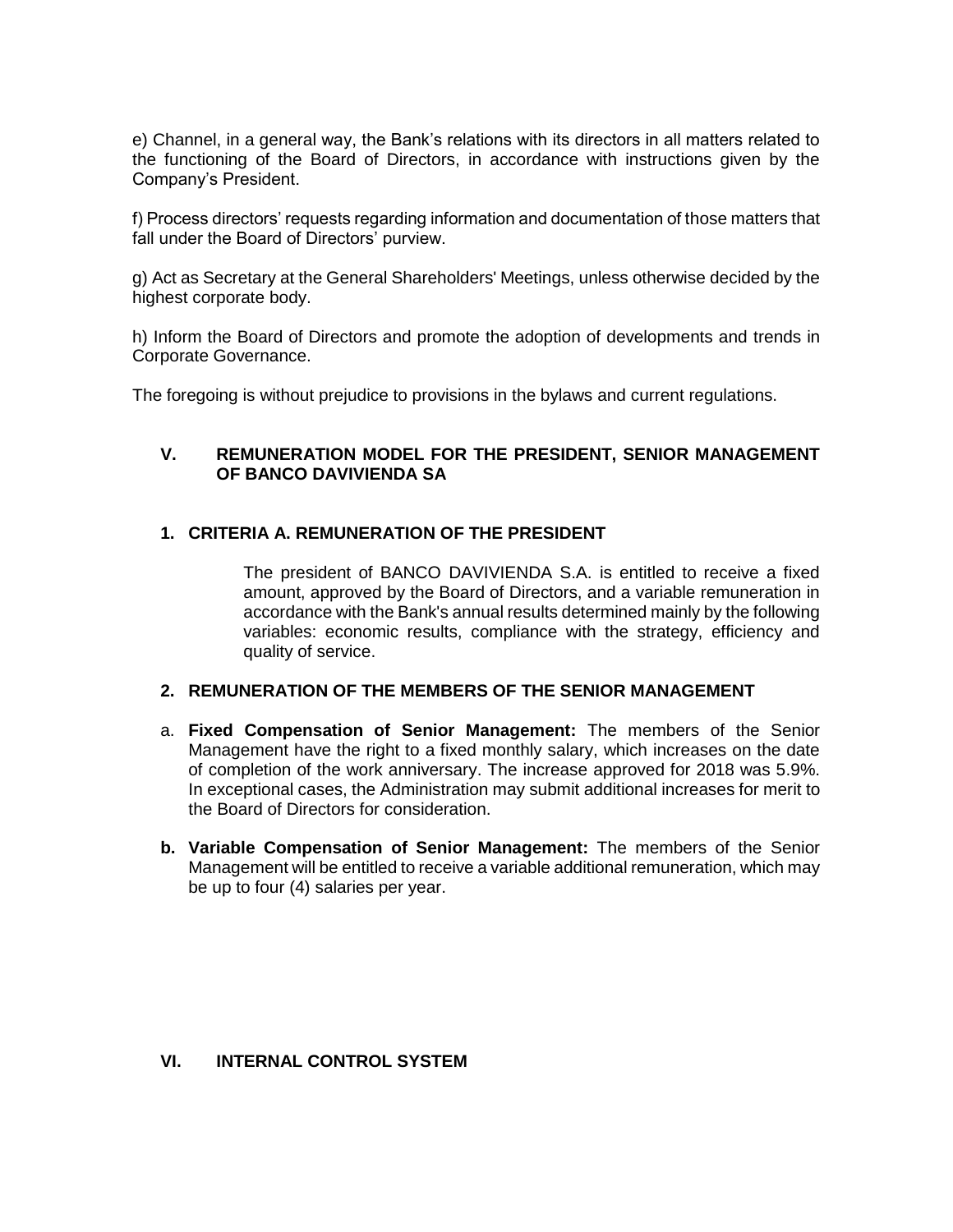The Bank currently has a control system composed of principles for self-control, selfregulation and self-management, which identifies the elements of the internal control system throughout the organization's structure.

# **VII. MANAGEMENT OF CONFLICTS OF INTEREST**

In order to avoid conflicts of interest arising in decisions that have to be taken by shareholders, directors, senior executives and Bank officials in general, rules of conduct have been defined so that decisions taken in all cases are carried out with the highest objectivity and for the benefit of the Bank.

Accordingly, the Manual on Conflicts of Interest and the Code of Ethics contain a catalog of possible conflicts of interest, and the mechanisms for managing them.

Regarding the Bank's brokerage activities in the securities market, the manual includes principles and policies that allow the detection, prevention and management of potential conflicts of interest.

# **VIII. TRANSACTIONS BETWEEN RELATED PARTIES**

Banco Davivienda S.A. Informs the general public of transactions carried out with related parties in accordance with applicable legal regulations, in particular those established for the disclosure of information in the notes to the financial statements.

The notes to the Financial Statements are published on the website, at the following link: [www.davivienda.com](http://www.davivienda.com/) / Financial Information / Notes and Financial Statements.

# **IX. INFORMATION PROVIDED TO THE MARKETS.**

During 2018, the Bank disclosed to shareholders, investors and the market in general timely and accurate information regarding the company, its financial performance, the corporate governance system and general relevant information. The Bank provides this information through institutional channels and through a space on its website, [www.davivienda.com.](http://www.davivienda.com/)

# **X. COMPLAINTS ON COMPLIANCE WITH THE CODE OF GOOD GOVERNANCE**

During 2018, no claim was reported regarding a breach of the Bank's Code of Good Governance.

# **XI. OTHER RELEVANT INFORMATION**